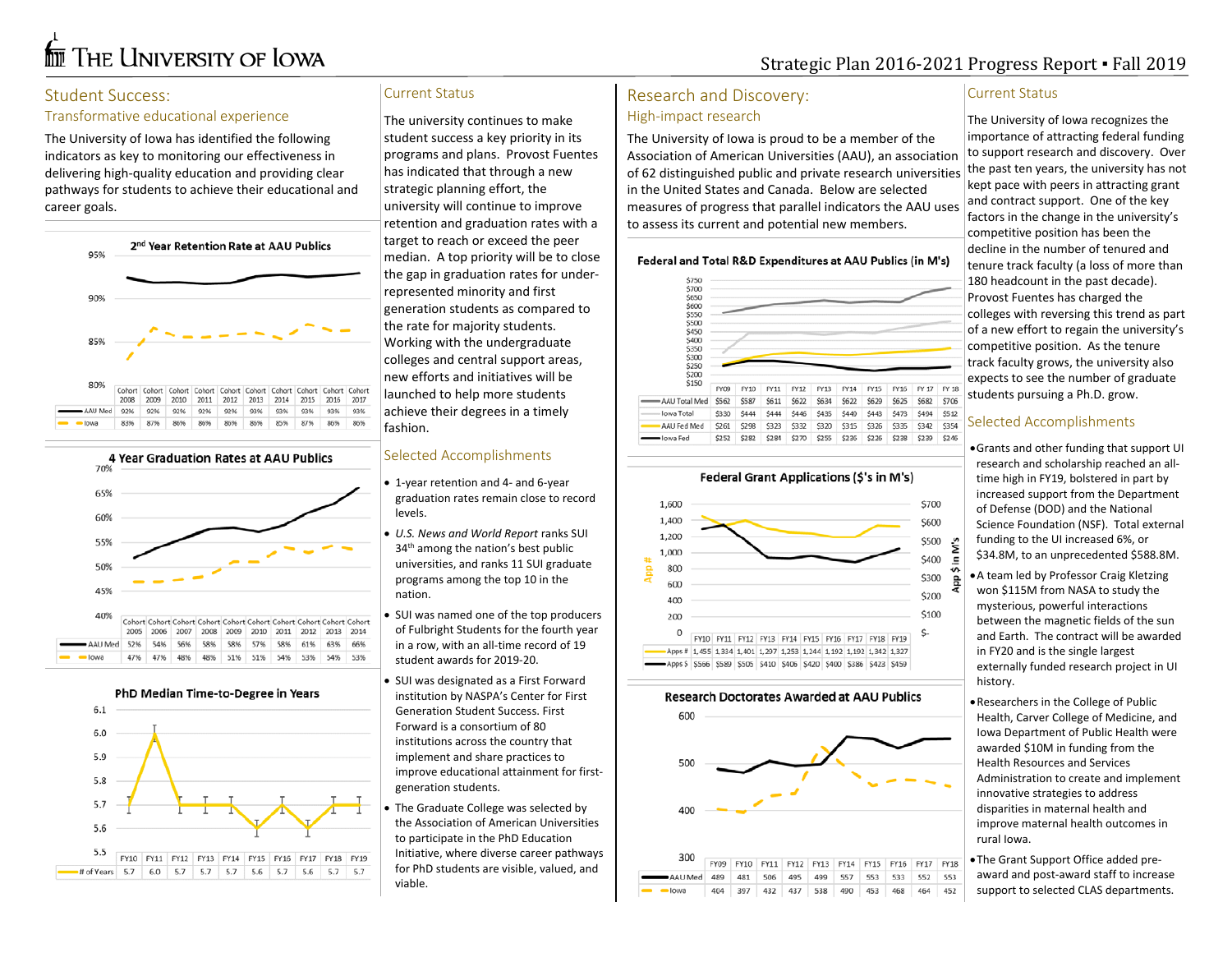# **for** The University of Iowa

# Strategic Plan 2016-2021 Progress Report ▪ Fall 2019

#### Engagement: Broaden education,

#### improve health, enhance economic development

The University of Iowa, particularly in its role as a state university, thrives on its commitment to public partnership and seeks to expand our public engagement to contribute to economic and cultural vitality and to the health and quality of life of the people of Iowa. Below are selected indicators that highlight just a few of the ways the university engages with its larger community.



Undergraduate Degree Recipients Completing a **Study Abroad Course** 



**Health Care Clinic Visits** 



#### Current Status

Statewide outreach and engagement efforts have expanded as university faculty, staff, and students share talents and skills in the arts, humanities, and sciences with an increased number of Iowans. An increasing number of community engaged courses help students better understand course material and teach core skills like communication, critical thinking, and working across differences. Providing state-of-the-art health care services to over one million clinic visitors each year has a tremendous positive impact on the lives and well-being of people throughout Iowa. Study abroad activities are one way the university helps students engage with the world and understand their role as global citizens.

#### Selected Accomplishments

- In 2018-19, more than 130 communities worked with the Office of Outreach and Engagement and campus partners, and more than 4,000 students were involved in community outreach and engagement activities in connection with the Office.
- University of Iowa Hospitals & Clinics is listed among the nation's best hospitals in six adult care specialties, according to 2019-20 rankings released by *U.S. News & World Report*. UIHC also has six nationally ranked children's specialties, and is ranked as the best hospital in Iowa.
- The Hardin Library's Greater Midwestern Regional Office of the National Library of Medicine (GMR/NLM) supported more than 30 health information outreach projects across a 10-state region, amounting to over \$500,000 in redirected grant funding.
- The College of Nursing offers an online nurse residency program and works with critical access hospitals and other partners to provide support for nurses as they transition to their first nursing position. Most critical access hospitals are not able to provide resources for this critical transition period without the support provided by the college.

### Cultural Values:

#### Diversity, Innovation, Collaboration

In setting priorities and carrying out every aspect of its mission, the University of Iowa is guided by the values that have shaped us as an institution and as a community over time. These include our foundational commitments to diversity, innovation, and collaboration. Below are indicators related to our efforts to uphold those values.



#### Percent Minority Full-Time Faculty and Staff at AAU



#### **Collaborative Sponsored Research Effort**



#### Current Status

The cultural values that define and distinguish the University of Iowa include our foundational commitments to diversity, innovation, and collaboration. Because we know that domestic and global diversity are essential to achieving excellence across all aspects of our mission, the university is proud of the growing diversity of our faculty, staff, and student bodies over the past decade though our diversity relative to our peers remains essentially unchanged. Recognizing that innovation is the path to a sustainable future, the university is increasing efforts to encourage faculty, staff, and student participation in disclosure, patent licensing, and startup processes. And the university has a long and successful tradition of interdisciplinary collaboration, which we are building on in many ways.

#### Selected Accomplishments

• About 16% of the incoming fall 2019 class identifies as underrepresented minority (up from 14% in fall 2018), and about 22% are first generation college students (up from 21% in fall 2018). • In summer 2019 the Division of Diversity, Equity, and Inclusion relocated to a newly renovated central space, allowing for two of its offices, the Center for Diversity and Enrichment and Diversity Resources, to share space for the first time. The relocation allows for greater campus-wide collaboration and increased student access to services. • UI hosted the 2019 Iowa Regents Institutions Disability Awareness Summit on Thursday, October 3, 2019. The Summit focuses on raising awareness of disability issues throughout the state. • In fall 2019 the Center for Diversity and Enrichment is offering an experiential learning first year seminar course titled "Identity, Culture, and Metacognition" designed to support students' identity development and cultural wealth. The course objectives promote student leadership, community building, faculty and student connections, and creating a college success tool kit.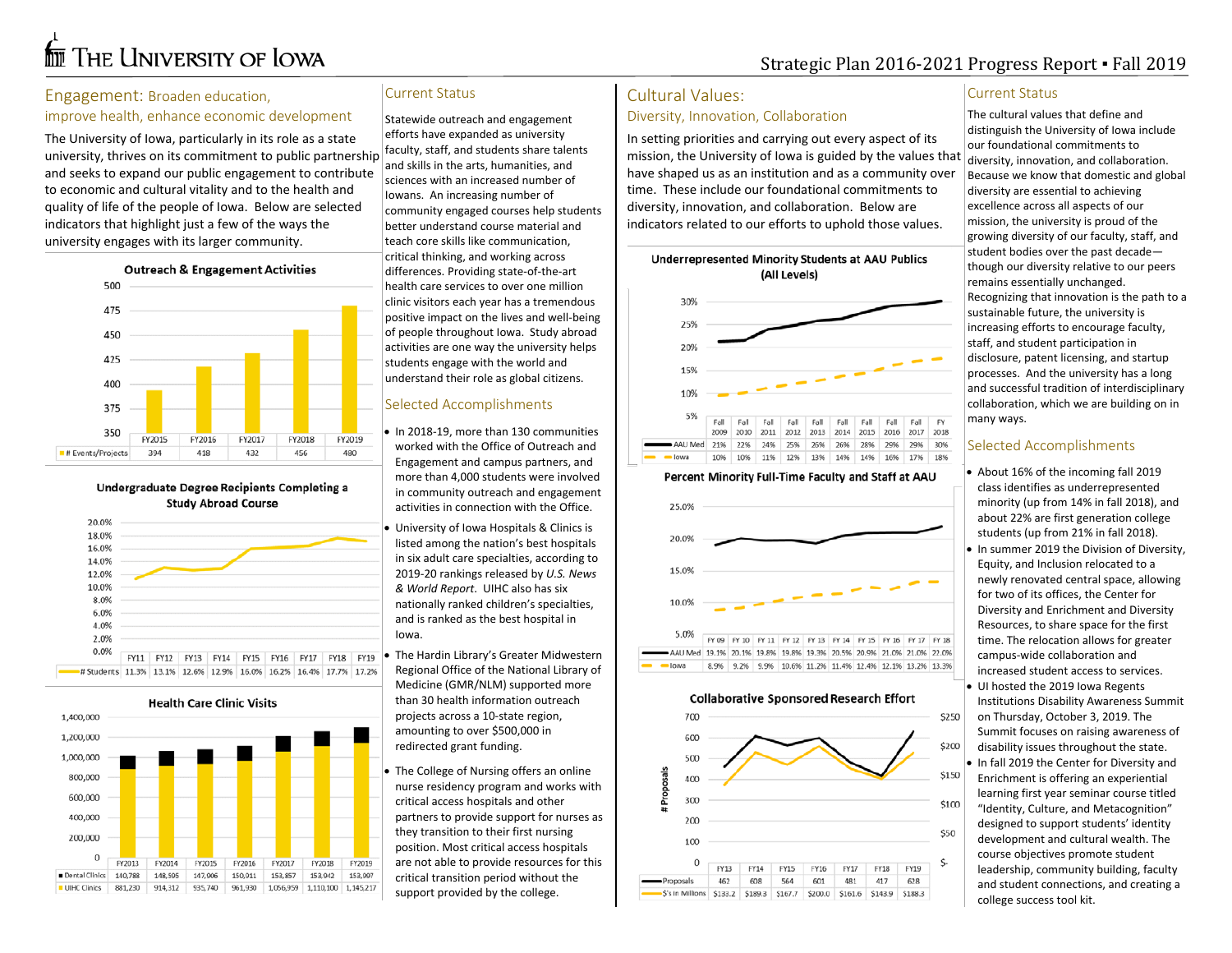# **THE UNIVERSITY OF LOWA**

#### Student Success

Our goal is to provide a transformative educational experience that educates all UI students to be engaged citizens.

- [Supplemental Instruction](https://tutor.uiowa.edu/find-help/supplemental-instruction/) (SI) continues to be effective for student learning and retention. There were over 22,000 student visits to SI in 2018-19. Students who attended once per week, on average, had a 1/3 letter grade increase. Students who attended SI were also 6% more likely to be retained the following fall compared to their peers, after controlling for ACT, high school GPA, and 1st generation status.
- The university implemented the [Hawkeye Talent Initiative](https://careers.uiowa.edu/students/hawkeye-talent-initiative) for a cohort of 25 students from low income communities throughout Iowa. The initiative bundles multiple evidence-based practices including on-campus employment, peer mentoring, academic coaching, and engagement in service learning via a first year seminar experience.
- In summer 2018 the Pomerantz Career Center launched a new career management software called Handshake [\(Handshake@UIowa\)](https://careers.uiowa.edu/handshake). This software has dramatically increased student access to and engagement with employers, as well as access to postings for internships, jobs, student employment, volunteer opportunities, fellowships, and co-ops. Annual postings went from 12,960 to 40,444 and applications through the system went from 28,573 to 72,730.
- The Honors Program developed and implemented a new, holistic admissions process designed to increase retention rates for those in the program, increase diversity, and attract more high ability and engaged students.
- The Board of Regents approved two new majors in the College of Liberal Arts and Sciences (CLAS)[, Sustainability Science](http://catalog.registrar.uiowa.edu/liberal-arts-sciences/geographical-sustainability-sciences/sustainability-science-bs/) and [Screenwriting Arts.](http://catalog.registrar.uiowa.edu/liberal-arts-sciences/cinematic-arts/screenwriting-arts-ba/#requirementstext)
- In summer 2019, CLAS, the Graduate College, and International Programs collaborated to offer the 2nd annual two-week grant writing seminar for PhD, MFA, and DMA students in the arts, humanities, and social sciences.

#### Research and Discovery

Our goal is to perform high-impact research.

- A team led by associate research scientist **Scott Bounds** in the CLAS Department of Physics and Astronomy won \$3.5 million from NASA to study electrical currents between the Earth's magnetosphere and an active, upper layer of its atmosphere that can yield auroras.
- College of Education faculty secured 3 HRSA training grants in the last 3 years that will support 37 MA and Ph.D. students over the next 4 years.
- A team led by H.S. Udaykumar, professor of mechanical engineering, was awarded a five-year[, \\$7.5 million grant](https://now.uiowa.edu/2019/07/ui-engineers-co-win-5-year-75m-grant-apply-machine-learning-energetic-materials-design) by the U.S. Department of Defense. The research will apply machine learning to the design of energetic materials, and will make important contributions to the science of materials under extreme conditions, with critical national security and safety implications.
- Three of the College of Law's four student-edited publications were included in Washington and Lee University'[s annual rankings](https://managementtools4.wlu.edu/LawJournals/Default.aspx) for law journals.
- CLAS faculty members Ned Bowden and Erin Irish and College of Pharmacy faculty member Aliasger Salem received a [\\$750,000 NSF PFI-RP grant](https://www.nsf.gov/awardsearch/showAward?AWD_ID=1827336) to develop a new fertilizer that is expected to improve the harvest yields of corn and soybeans, helping farmers in Iowa and beyond.
- Last year the College of Public Health had over \$1.3 million in partnerships with state and local governments to improve the health of Iowans across the state.
- Anne Helene Skinstad, clinical professor in the College of Public Health, received \$9.5 million over the next five years to hel[p reduce drug and alcohol addiction](https://now.uiowa.edu/2019/01/federal-grants-will-help-develop-strategies-combat-addiction-native-populations) among American Indian and Alaska Native populations.
- UI Health Care is investing \$10 million per year in new research initiatives in aging, metabolism, immunology and cancer.
- International Writing Program directo[r Christopher Merrill](https://now.uiowa.edu/2019/04/iwps-merrill-awarded-guggenheim-fellowship) was one of 168 winners of the John Simon Guggenheim Memorial Foundation's 2019 Fellowships. This prestigious award provides 12 months of funding to pursue a creative project. The Foundation receives between 3,500 and 4,000 applications every year.
- The UI Libraries' new [Scholarly Impact Department](https://www.lib.uiowa.edu/scholarly-impact/) brings together research data, scholarly communications, and research analytics experts in support of campus researchers.

This appendix to the fall 2019 Strategic Plan progress report highlights efforts and accomplishments across campus to address the university's strategic planning goals for 2016 to 2021.



In 2018 the instructional design team (iDev) in the SUI Office of Distance and Online Education launched a faculty training program[: Design4Online,](https://teachonline.uiowa.edu/design4online) a comprehensive program to assist instructors at all experience levels in designing or redesigning online courses through the implementation of best practices and leading online pedagogy. The program won a national award, the OLC Effective Practice Award.



The National Advanced Driving Simulator (NADS) received a \$7 million grant from the U.S. Department of Transportation to study the safe deployment of automated vehicles in rural areas. The grant will be used for the Automated Driving Systems for Rural America project, a demonstration of automated vehicle technologies that will gather publicly-available data, with a focus on how these technologies can help mobility-challenged rural residents.